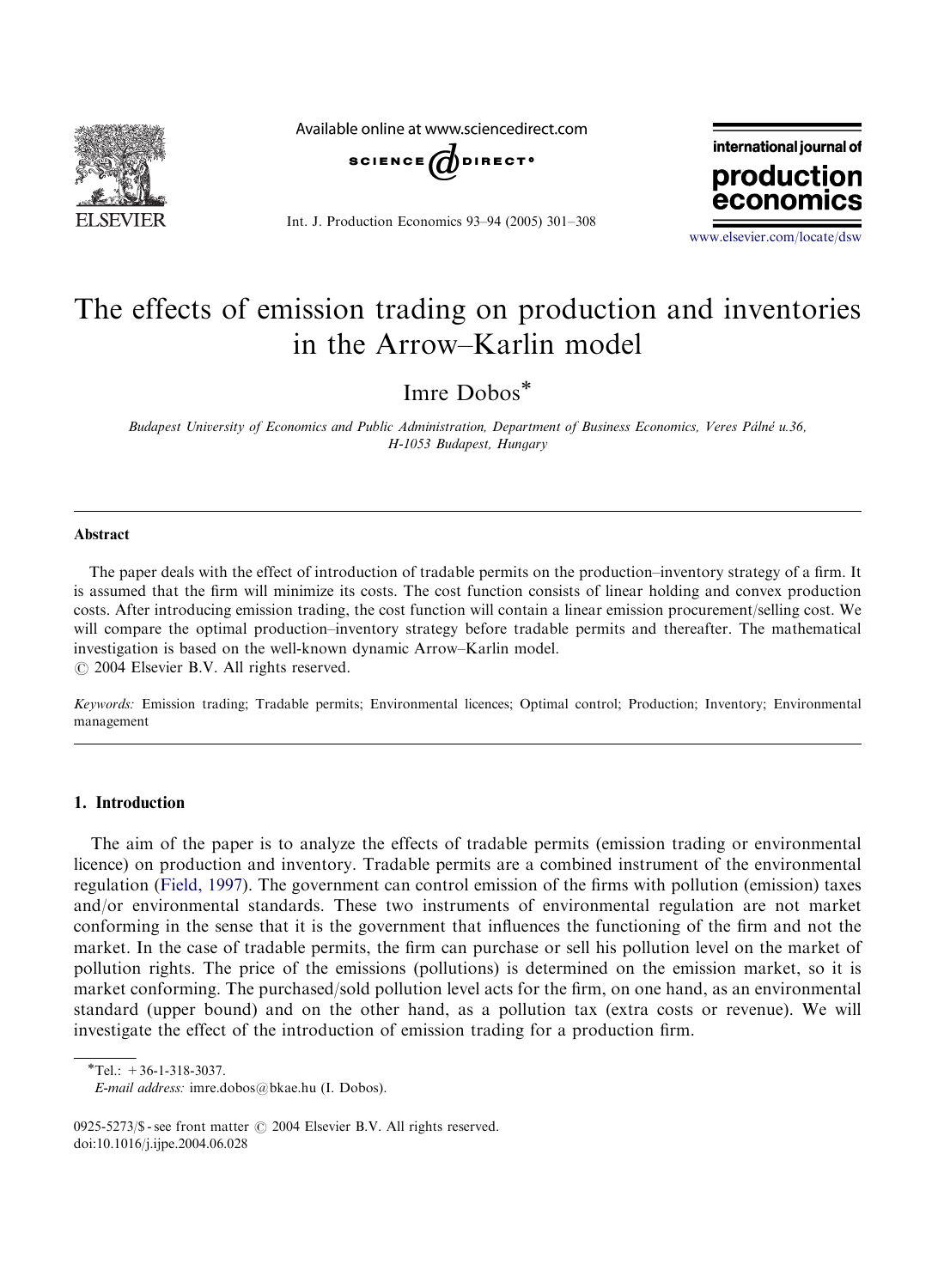The basis of the investigations is the well-known Arrow–Karlin-type dynamic production–inventory model ([Arrow and Karlin, 1958](#page--1-0)). In this model, the inventory holding costs are linear, the production costs are non-decreasingand convex function of the production level. We will assume that the basis of the initial emission rights allocation is the pollution under the minimal cost production–inventory strategy before introducing the emission trading program. The firm is able to purchase its rights or sell them after the introduction. It means that the basic Arrow–Karlin model will be expanded with a pollution constraint, where the pollution constraint can be modified with the purchased/sold emission rights. We will investigate the instantaneous effects of the introduction of emission trading. It is also assumed that the permits are totally divisible and the costs of the purchased/sold licences are linear, i.e. the price of the emission rights is constant in the planning horizon. This assumption about the price of tradable permits can be held, because the planning horizon is relatively short in this examination and the prices do not change in a short-time interval. The instantaneous pollution is also a non-decreasingand convex function of the production level. The goal of the decision maker is to minimize the relevant costs after the installation process. It is asked: how much pollution rights to procure or sell and what are the effects of these rights on the production–inventory strategy.

The paper is organized as follows. In Section 2 the variables and parameters will be defined and two models will be shown to be compared: the basic Arrow–Karlin model and the model modified with pollution. Section 3 describes some properties of an optimal solution compared to the basic model. With the help of these qualitative characteristics of the model, it can be shown that the investigated model can be transformed in the model with pollution tax examined by [Wirl \(1991\)](#page--1-0). The optimal solution is presented in Section 4. We will show that emission trading smoothes the production level of the firm and the inventory level will be higher. In Section 5 we illustrate the results of the paper with a numerical example. In the last section we will summarize the results of the paper.

#### 2. The model with tradable permits

Before presenting the models, we summarize the notations of the model:

### Decision variables:

- $I(t)$  inventory status in point t, non-negative
- $P(t)$  production rate at time t, non-negative

The control variable of the models is the production rate  $P(t)$  and the state variable is the inventory level  $I(t)$ .

## Parameters:

| T                | length of the planning horizon, positive                                                              |
|------------------|-------------------------------------------------------------------------------------------------------|
|                  |                                                                                                       |
| $I_0$            | the initial inventory level at the beginning of the planning horizon, non-negative                    |
| S(t)             | the known determinative demand rate at time $t$ , non-negative                                        |
| $\boldsymbol{h}$ | the linear inventory holding costs, positive                                                          |
|                  | $F(P(t))$ the costs of production at time t, non-decreasing, strictly convex function, non-negative   |
| $\overline{d}$   | the linear costs of one unit tradable permit, positive                                                |
| g(P(t))          | the rate of emission at time $t$ , non-decreasing, strictly convex function, non-negative             |
| $\alpha$         | the cumulated emission in the planning horizon, $\alpha = \int_0^T g(P(t)) dt$                        |
| $\Delta \alpha$  | the sold/purchased tradable permit for the planning horizon, negative in case of sale and positive in |
|                  | case of purchase                                                                                      |

The material and cost flow of the model is depicted in [Fig. 1](#page--1-0).